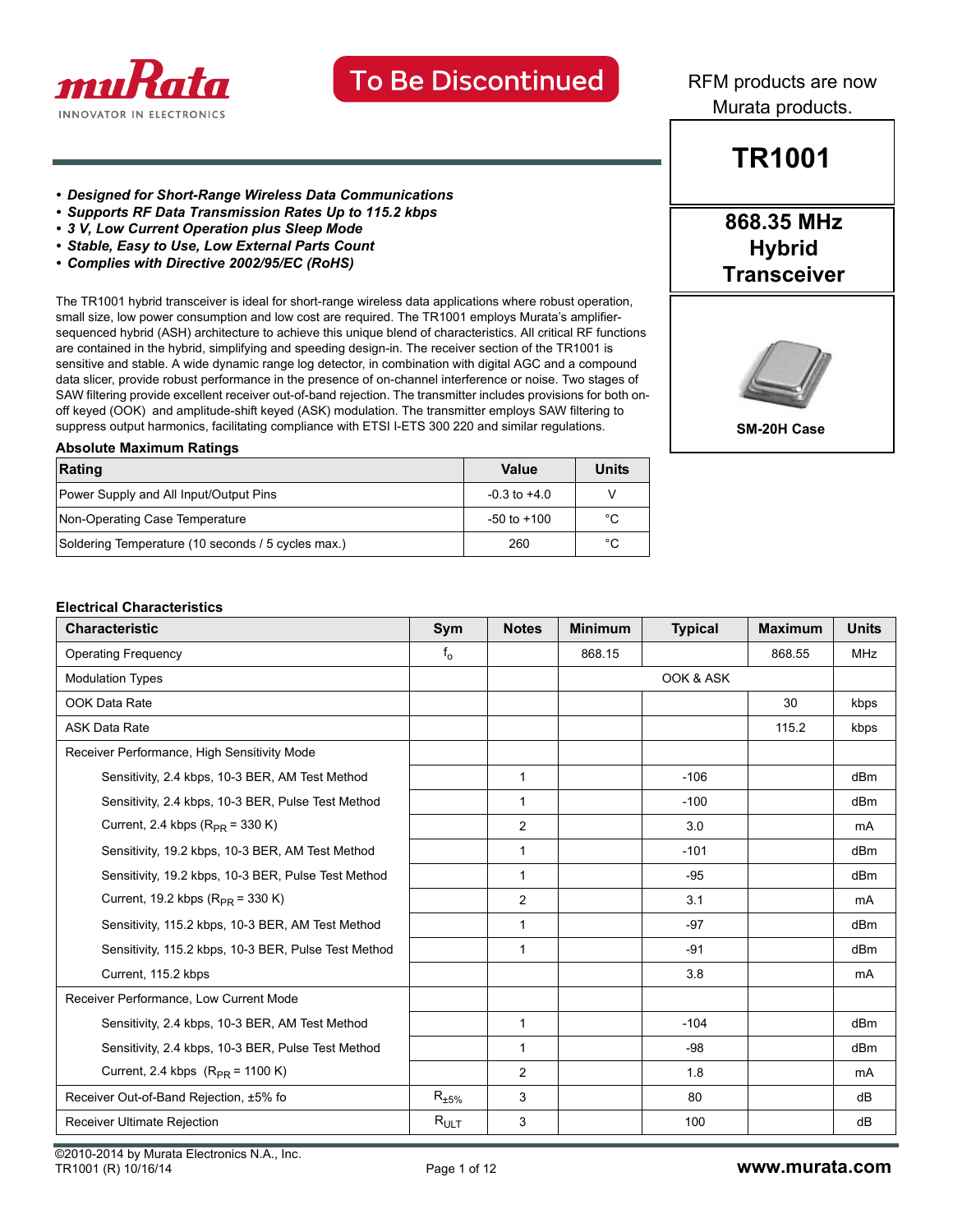| <b>Characteristic</b>                      | Sym              | <b>Notes</b>   | <b>Minimum</b> | <b>Typical</b> | <b>Maximum</b> | <b>Units</b>    |
|--------------------------------------------|------------------|----------------|----------------|----------------|----------------|-----------------|
| <b>Transmitter Performance</b>             |                  |                |                |                |                |                 |
| Peak RF Output Power, 450 µA TXMOD Current | $P_{O}$          | 3              |                | 1.5            |                | dB <sub>m</sub> |
| Peak Current, 450 µA TXMOD Current         | $I_{TP}$         | 3              |                | 12             |                | mA              |
| 2nd - 4th Harmonic Outputs                 |                  | 3              |                |                | -50            | dB <sub>m</sub> |
| 5th - 10th Harmonic Outputs                |                  | 3              |                |                | $-55$          | dB <sub>m</sub> |
| Non-harmonic Spurious Outputs              |                  | 3              |                |                | -50            | dBm             |
| OOK Turn On/Turn Off Times                 | $t_{ON}/t_{OFF}$ | $\overline{4}$ |                |                | 12/6           | $\mu s$         |
| <b>ASK Output Rise/Fall Times</b>          | $t_{TR}/t_{TF}$  | 4              |                |                | 1.1/1.1        | μs              |
| Sleep Mode Current                         | Is               |                |                | 0.7            |                | μA              |
| Power Supply Voltage Range                 | $V_{\rm CC}$     |                | 2.2            |                | 3.7            | Vdc             |
| Power Supply Voltage Ripple                |                  |                |                |                | 10             | $mV_{P-P}$      |
| <b>Ambient Operating Temperature</b>       | $T_A$            |                | $-40$          |                | 85             | $^{\circ}$ C    |

#### **Electrical Characteristics (typical value**

**CAUTION: Electrostatic Sensitive Device. Observe precautions for handling.**

#### **NOTES:**

1. Typical sensitivity data is based on a 10<sup>-3</sup> bit error rate (BER), using DC-balanced data. There are two test methods commonly used to measure OOK/ASK<br>receiver sensitivity, the "100% AM" test method and the "Pulse" te

3. Data is given with the ASH radio matched to a 50 ohm load. Matching component values are given on the next page.

See Table 1 on Page 8 for additional information on ASH radio event timing.



| <b>Dimension</b> |            | mm         |            | <b>Inches</b> |            |            |
|------------------|------------|------------|------------|---------------|------------|------------|
|                  | <b>Min</b> | <b>Nom</b> | <b>Max</b> | Min           | <b>Nom</b> | <b>Max</b> |
| A                | 9.800      | 10.033     | 10.135     | .388          | .395       | .400       |
| B                | 6.650      | 6.858      | 6.985      | .261          | .270       | .275       |
| C                | 1.735      | 1.930      | 2.032      | .068          | .076       | .080       |
| D                | 1.645      | 1.778      | 1.905      | .064          | .070       | .075       |
| E                | 0.381      | 0.508      | 0.635      | .015          | .020       | .025       |
| F                | 0.889      | 1.016      | 1.143      | .035          | .040       | .045       |
| G                | 3.175      | 3.302      | 3.429      | .125          | .130       | .135       |
| н                | 1.360      | 1.524      | 1.651      | .055          | .060       | .065       |

#### ASH Transceiver Pin Out

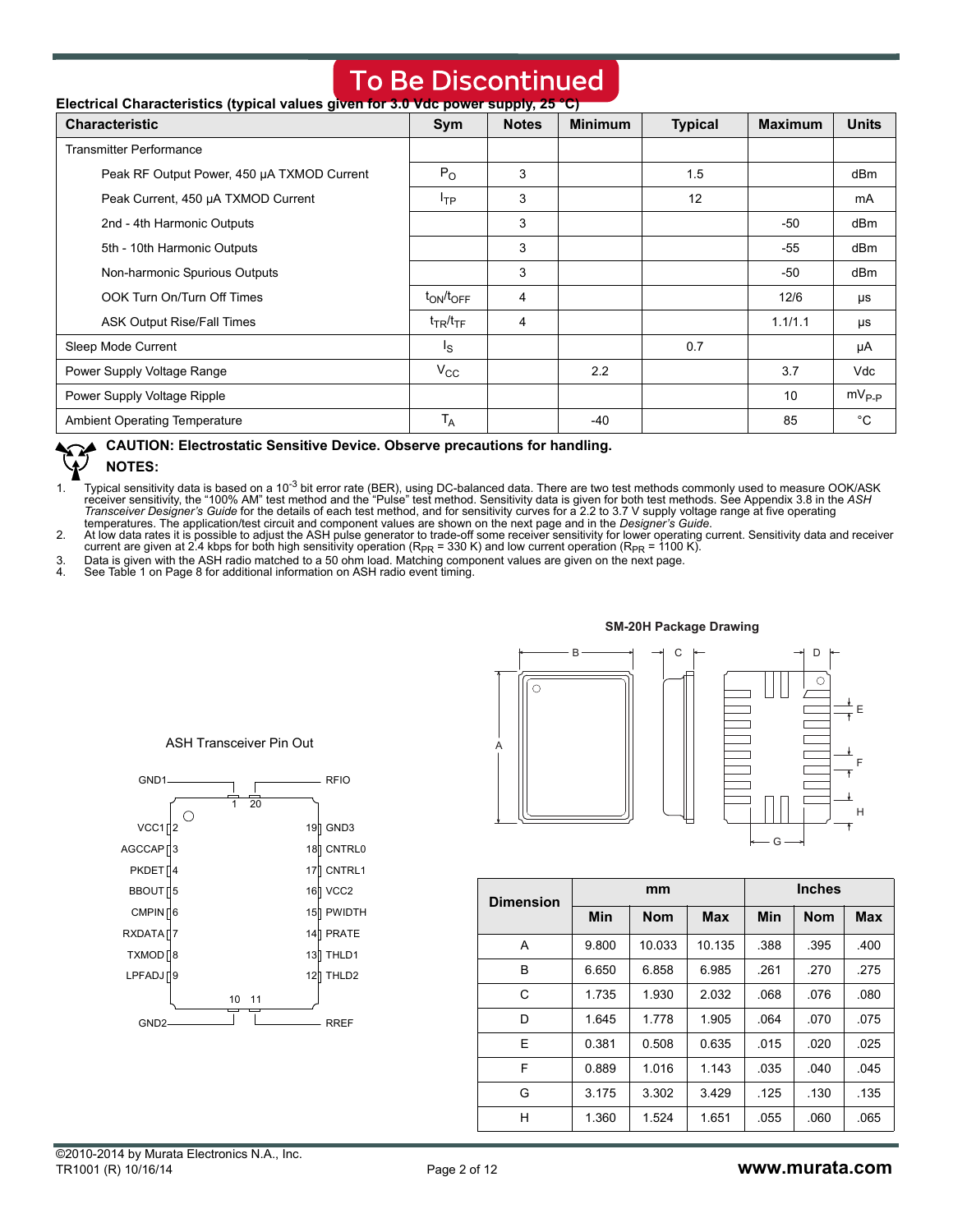



#### **Tranceiver Set-Up, 3.0 Vdc, -40 to +85 °C**

| <b>Item</b>               | Symbol             | <b>OOK</b>               | <b>OOK</b>               | <b>ASK</b>     | <b>Units</b> | <b>Notes</b>                 |
|---------------------------|--------------------|--------------------------|--------------------------|----------------|--------------|------------------------------|
| <b>Encoded Data Rate</b>  | $DR_{NOM}$         | 2.4                      | 19.2                     | 115.2          | kbps         | see page 1& 2                |
| Minimum Signal Pulse      | $SP_{MIN}$         | 416.67                   | 52.08                    | 8.68           | μs           | single bit                   |
| Maximum Signal Pulse      | SP <sub>MAX</sub>  | 1666.68                  | 208.32                   | 34.72          | μs           | 4 bits of same value         |
| <b>AGCCAP Capacitor</b>   | $C_{AGC}$          |                          |                          | 2200           | pF           | $±10\%$ ceramic              |
| <b>PKDET Capacitor</b>    | $C_{PKD}$          | $\blacksquare$           |                          | 0.001          | μF           | $±10\%$ ceramic              |
| <b>BBOUT Capacitor</b>    | $C_{\mathsf{BBO}}$ | 0.1                      | 0.015                    | 0.0027         | μF           | $±10\%$ ceramic              |
| <b>BBOUT Resistor</b>     | $R_{\text{BBO}}$   | 12                       | 0                        | 0              | K            | ±5%                          |
| LPFAUX Capacitor          | $C_{LPF}$          | 0.0047                   | $\overline{\phantom{a}}$ | $\blacksquare$ | μF           | ±5%                          |
| <b>TXMOD Resistor</b>     | $R_{TXM}$          | 4.7                      | 4.7                      | 4.7            | K            | ±5%, for 1.5 dBm output      |
| <b>LPFADJ Resistor</b>    | $R_{\mathsf{LPF}}$ | 330                      | 100                      | 15             | K            | ±5%                          |
| <b>RREF Resistor</b>      | $R_{REF}$          | 100                      | 100                      | 100            | K            | ±1%                          |
| <b>THLD2 Resistor</b>     | R <sub>TH2</sub>   | $\overline{\phantom{a}}$ |                          | 100            | K            | $±1\%$ , for 6 dB below peak |
| <b>THLD1 Resistor</b>     | R <sub>TH1</sub>   | 0                        | $\mathbf{0}$             | 10             | K            | $±1\%$ , typical values      |
| <b>PRATE Resistor</b>     | $R_{PR}$           | 330                      | 330                      | 160            | K            | ±5%                          |
| <b>PWIDTH Resistor</b>    | $R_{\mathsf{PW}}$  | 270 to GND               | 270 to GND               | 1000 to Vcc    | K            | ±5%                          |
| DC Bypass Capacitor       | $C_{DCB}$          | 4.7                      | 4.7                      | 4.7            | μF           | tantalum                     |
| RF Bypass Capacitor 1     | $C_{RFB1}$         | 27                       | 27                       | 27             | pF           | ±5% NPO                      |
| RF Bypass Capacitor 2     | $C_{RFB2}$         | 100                      | 100                      | 100            | pF           | ±5% NPO                      |
| RF Bypass Bead            | $L_{RFB}$          | Fair-Rite                | Fair-Rite                | Fair-Rite      | vendor       | 2506033017YO or equivalent   |
| Antenna Tuning Inductor   | $L_{\text{AT}}$    | 10                       | 10                       | 10             | nH           | 50 ohm antenna               |
| Shunt Tuning/ESD Inductor | L <sub>ESD</sub>   | 100                      | 100                      | 100            | nH           | 50 ohm antenna               |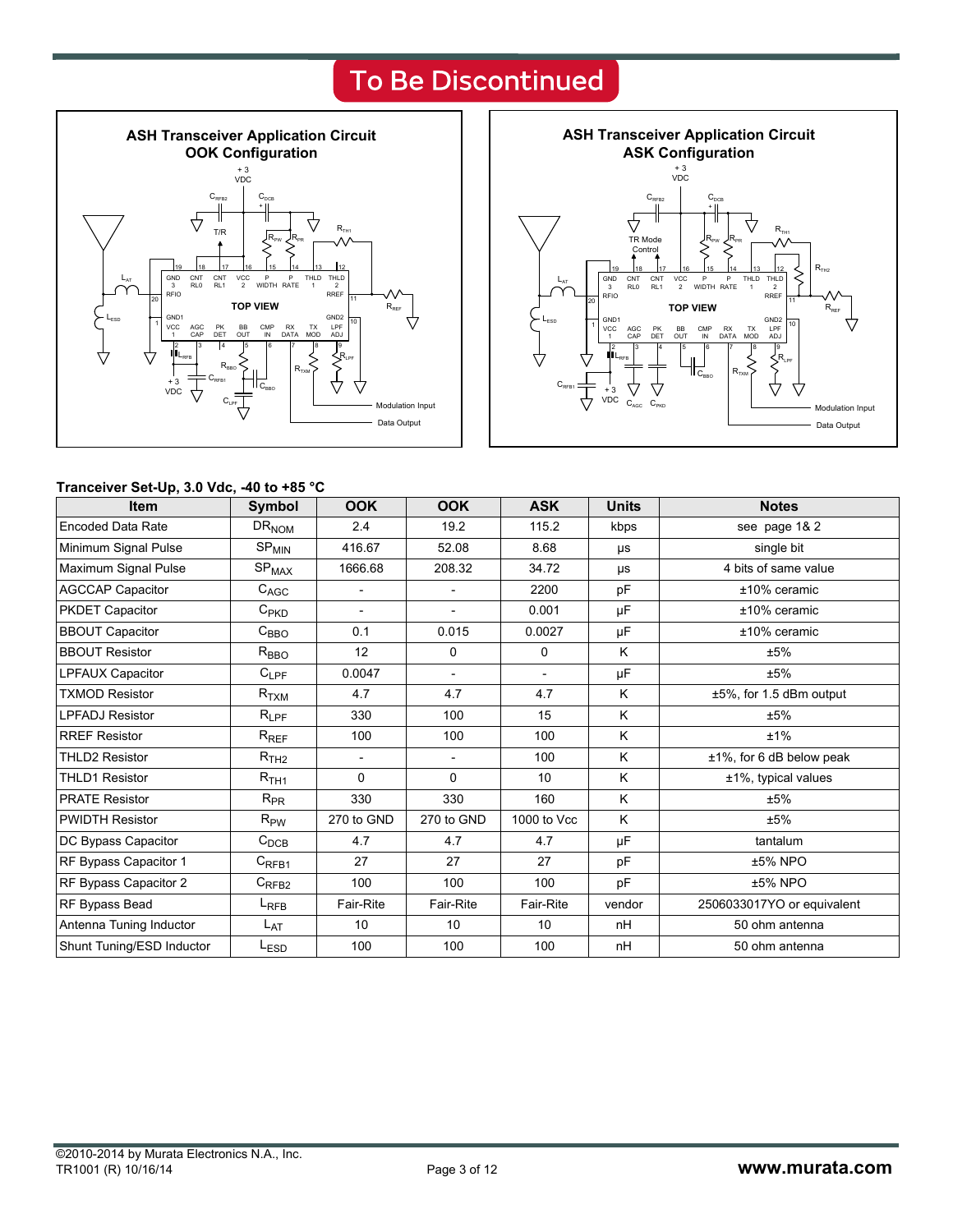### **ASH Transceiver Theory of Operation**

#### **Introduction**

Murata's amplifier-sequenced hybrid (ASH) transceiver is specifically designed for short-range wireless data communication applications. The transceiver provides robust operation, very small size, low power consumption and low implementation cost. All critical RF functions are contained in the hybrid, simplifying and speeding design-in. The ASH transceiver can be readily configured to support a wide range of data rates and protocol requirements. The transceiver features excellent suppression of transmitter harmonics and virtually no RF emissions when receiving, making it easy to certify to short- range (unlicensed) radio regulations.

#### **Amplifier-Sequenced Receiver Operation**

The ASH transceiver's unique feature set is made possible by its system architecture. The heart of the transceiver is the amplifiersequenced receiver section, which provides more than 100 dB of stable RF and detector gain without any special shielding or decoupling provisions. Stability is achieved by distributing the total RF gain over *time*. This is in contrast to a superheterodyne receiver, which achieves stability by distributing total RF gain over multiple frequencies.

Figure 1 shows the basic block diagram and timing cycle for an amplifier-sequenced receiver. Note that the bias to RF amplifiers RFA1 and RFA2 are independently controlled by a pulse

generator, and that the two amplifiers are coupled by a surface acoustic wave (SAW) delay line, which has a typical delay of 0.5 µs.

An incoming RF signal is first filtered by a narrow-band SAW filter, and is then applied to RFA1. The pulse generator turns RFA1 ON for 0.5 µs. The amplified signal from RFA1 emerges from the SAW delay line at the input to RFA2. RFA1 is now switched OFF and RFA2 is switched ON for 0.55 µs, amplifying the RF signal further. The ON time for RFA2 is usually set at 1.1 times the ON time for RFA1, as the filtering effect of the SAW delay line stretches the signal pulse from RFA1 somewhat. As shown in the timing diagram, RFA1 and RFA2 are never on at the same time, assuring excellent receiver stability. Note that the narrow-band SAW filter eliminates sampling sideband responses outside of the receiver passband, and the SAW filter and delay line act together to provide very high receiver ultimate rejection.

Amplifier-sequenced receiver operation has several interesting characteristics that can be exploited in system design. The RF amplifiers in an amplifier-sequenced receiver can be turned on and off almost instantly, allowing for very quick power-down (sleep) and wake-up times. Also, both RF amplifiers can be off between ON sequences to trade-off receiver noise figure for lower average current consumption. The effect on noise figure can be modeled as if RFA1 is on continuously, with an attenuator placed in front of it with a loss equivalent to  $10*log_{10}(RFA1$  duty factor), where the duty factor is the average amount of time RFA1 is ON (up to 50%).



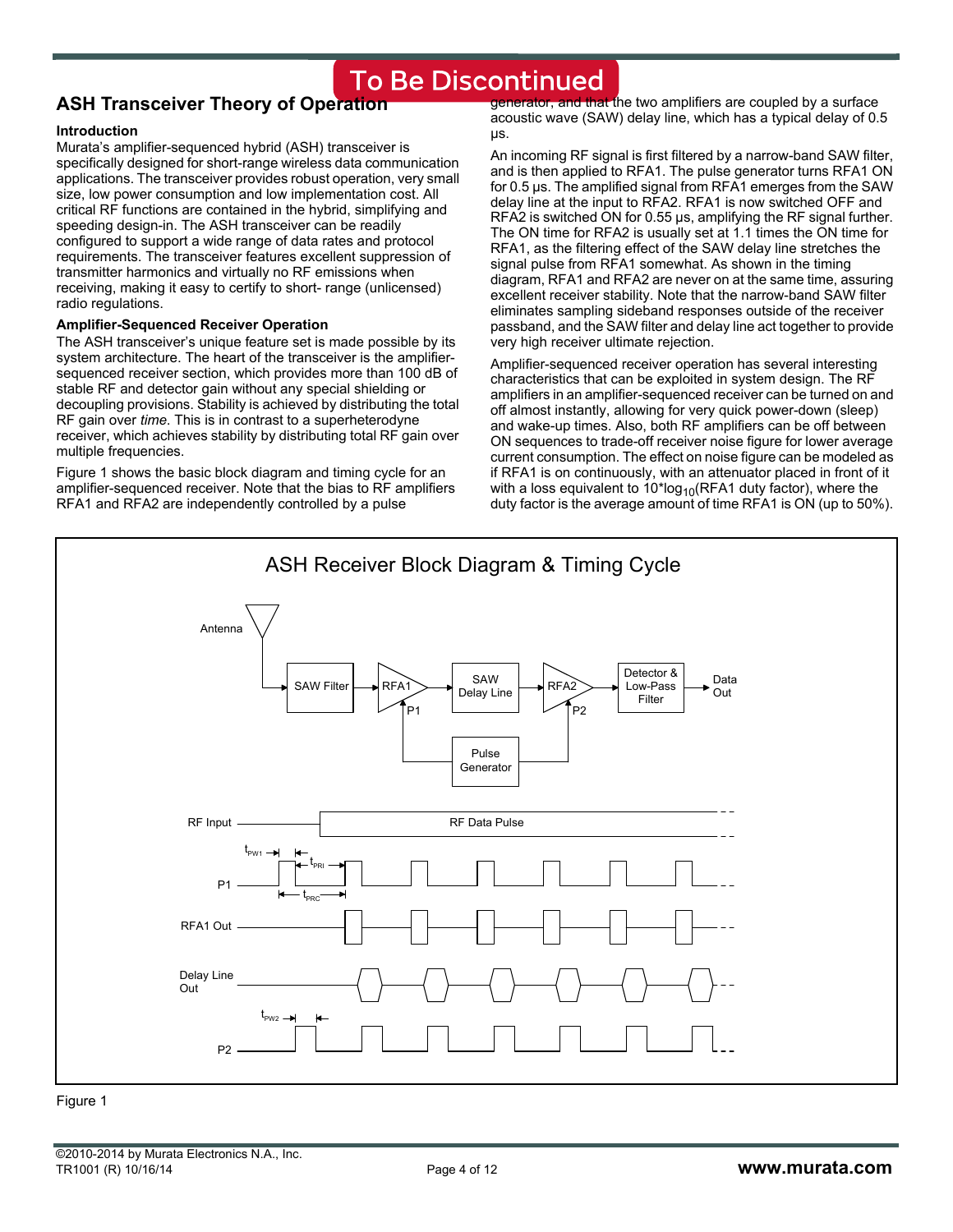

Figure 2

Since an amplifier-sequenced receiver is inherently a sampling receiver, the overall cycle time between the start of one RFA1 ON sequence and the start of the next RFA1 ON sequence should be set to sample the narrowest RF data pulse at least 10 times. Otherwise, significant edge jitter will be added to the detected data pulse.

#### **ASH Transceiver Block Diagram**

Figure 2 is the general block diagram of the ASH transceiver. Please refer to Figure 2 for the following discussions.

#### **Antenna Port**

The only external RF components needed for the transceiver are the antenna and its matching components. Antennas presenting an impedance in the range of 35 to 72 ohms resistive can be satisfactorily matched to the RFIO pin with a series matching coil and a shunt matching/ESD protection coil. Other antenna impedances can be matched using two or three components. For some impedances, two inductors and a capacitor will be required. A DC path from RFIO to ground is required for ESD protection.

#### **Receiver Chain**

The output of the SAW filter drives amplifier RFA1. This amplifier includes provisions for detecting the onset of saturation (AGC Set), and for switching between 35 dB of gain and 5 dB of gain (Gain Select). AGC Set is an input to the AGC Control function, and Gain Select is the AGC Control function output. ON/OFF control to RFA1 (and RFA2) is generated by the Pulse Generator & RF Amp Bias function. The output of RFA1 drives the SAW delay line, which has a nominal delay of 0.5  $\mu$ s.

The second amplifier, RFA2, provides 51 dB of gain below saturation. The output of RFA2 drives a full-wave detector with

19 dB of threshold gain. The onset of saturation in each section of RFA2 is detected and summed to provide a logarithmic response. This is added to the output of the full-wave detector to produce an overall detector response that is square law for low signal levels, and transitions into a log response for high signal levels. This combination provides excellent threshold sensitivity and more than 70 dB of detector dynamic range. In combination with the 30 dB of AGC range in RFA1, more than 100 dB of receiver dynamic range is achieved.

The detector output drives a gyrator filter. The filter provides a three-pole, 0.05 degree equiripple low-pass response with excellent group delay flatness and minimal pulse ringing. The 3 dB bandwidth of the filter can be set from 4.5 kHz to 1.8 MHz with an external resistor.

The filter is followed by a base-band amplifier which boosts the detected signal to the BBOUT pin. When the receiver RF amplifiers are operating at a 50%-50% duty cycle, the BBOUT signal changes about 10 mV/dB, with a peak-to-peak signal level of up to 685 mV. For lower duty cycles, the mV/dB slope and peak-to-peak signal level are proportionately less. The detected signal is riding on a 1.1 Vdc level that varies somewhat with supply voltage, temperature, etc. BBOUT is coupled to the CMPIN pin or to an external data recovery process (DSP, etc.) by a series capacitor. The correct value of the series capacitor depends on data rate, data run length, and other factors as discussed in the *ASH Transceiver Designer's Guide*.

When an external data recovery process is used with AGC, BBOUT must be coupled to the external data recovery process and CMPIN by separate series coupling capacitors. The AGC reset function is driven by the signal applied to CMPIN.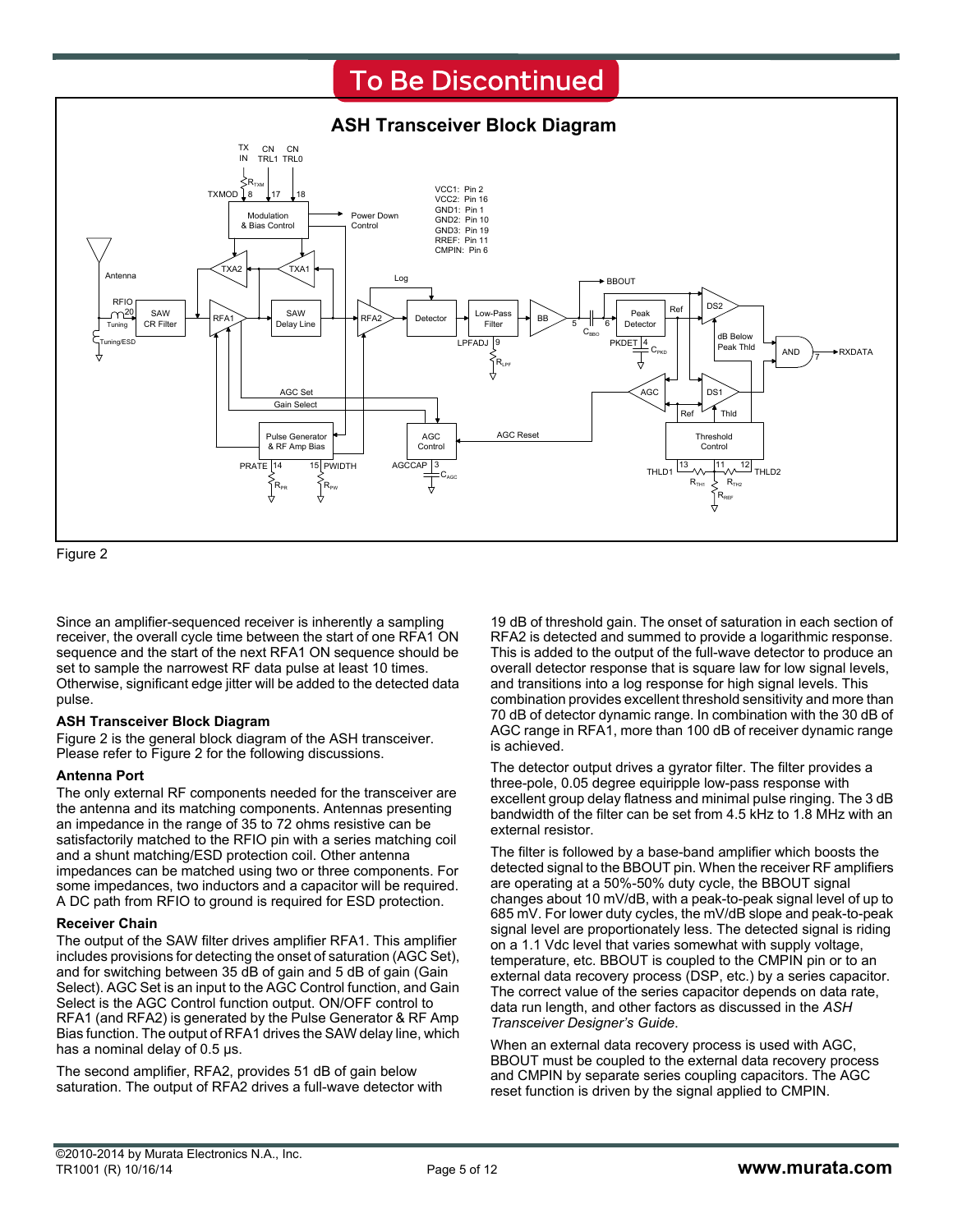When the transceiver is placed in the power-down (sleep) or transmit mode, the output impedance of BBOUT becomes very high. This feature helps preserve the charge on the coupling capacitor to minimize data slicer stabilization time when the transceiver switches back to the receive mode.

#### **Data Slicers**

The CMPIN pin drives two data slicers, which convert the analog signal from BBOUT back into a digital stream. The best data slicer choice depends on the system operating parameters. Data slicer DS1 is a capacitively-coupled comparator with provisions for an adjustable threshold. DS1 provides the best performance at low signal-to-noise conditions. The threshold, or squelch, offsets the comparator's slicing level from 0 to 90 mV, and is set with a resistor between the RREF and THLD1 pins. This threshold allows a tradeoff between receiver sensitivity and output noise density in the nosignal condition. For best sensitivity, the threshold is set to 0. In this case, noise is output continuously when no signal is present. This, in turn, requires the circuit being driven by the RXDATA pin to be able to process noise (and signals) continuously.

This can be a problem if RXDATA is driving a circuit that must "sleep" when data is not present to conserve power, or when it its necessary to minimize false interrupts to a multitasking processor. In this case, noise can be greatly reduced by increasing the threshold level, but at the expense of sensitivity. The best 3 dB bandwidth for the low-pass filter is also affected by the threshold level setting of DS1. The bandwidth must be increased as the threshold is increased to minimize data pulse-width variations with signal amplitude.

Data slicer DS2 can overcome this compromise once the signal level is high enough to enable its operation. DS2 is a "dB-belowpeak" slicer. The peak detector charges rapidly to the peak value of each data pulse, and decays slowly in between data pulses (1:1000 ratio). The slicer trip point can be set from 0 to 120 mV below this peak value with a resistor between RREF and THLD2. A threshold of 60 mV is the most common setting, which equates to "6 dB below peak" when RFA1 and RFA2 are running a 50%- 50% duty cycle. Slicing at the "6 dB-below-peak" point reduces the signal amplitude to data pulse-width variation, allowing a lower 3 dB filter bandwidth to be used for improved sensitivity.

DS2 is best for ASK modulation where the transmitted waveform has been shaped to minimize signal bandwidth. However, DS2 is subject to being temporarily "blinded" by strong noise pulses, which can cause burst data errors. Note that DS1 is active when DS2 is used, as RXDATA is the logical AND of the DS1 and DS2 outputs. DS2 can be disabled by leaving THLD2 disconnected. A non-zero DS1 threshold is required for proper AGC operation.

#### **AGC Control**

The output of the Peak Detector also provides an AGC Reset signal to the AGC Control function through the AGC comparator. The purpose of the AGC function is to extend the dynamic range of the receiver, so that the receiver can operate close to its transmitter when running ASK and/or high data rate modulation. The onset of saturation in the output stage of RFA1 is detected and generates the AGC Set signal to the AGC Control function. The AGC Control function then selects the 5 dB gain mode for RFA1. The AGC Comparator will send a reset signal when the Peak Detector output (multiplied by 0.8) falls below the threshold voltage for DS1.

A capacitor at the AGCCAP pin avoids AGC "chattering" during the time it takes for the signal to propagate through the low-pass filter and charge the peak detector. The AGC capacitor also allows the hold-in time to be set longer than the peak detector decay time to avoid AGC chattering during runs of "0" bits in the received data stream. Note that AGC operation requires the peak detector to be

functioning, even if DS2 is not being used. AGC operation can be defeated by connecting the AGCCAP pin to Vcc. The AGC can be latched on once engaged by connecting a 150 kilohm resistor between the AGCCAP pin and ground in lieu of a capacitor.

#### **Receiver Pulse Generator and RF Amplifier Bias**

The receiver amplifier-sequence operation is controlled by the Pulse Generator & RF Amplifier Bias module, which in turn is controlled by the PRATE and PWIDTH input pins, and the Power Down (sleep) Control Signal from the Bias Control function.

In the low data rate mode, the interval between the falling edge of one RFA1 ON pulse to the rising edge of the next RFA1 ON pulse  $t_{PRI}$  is set by a resistor between the PRATE pin and ground. The interval can be adjusted between 0.1 and 5 µs. In the high data rate mode (selected at the PWIDTH pin) the receiver RF amplifiers operate at a nominal 50%-50% duty cycle. In this case, the startto-start period t<sub>PRC</sub> for ON pulses to RFA1 are controlled by the PRATE resistor over a range of 0.1 to 1.1  $\mu$ s.

In the low data rate mode, the PWIDTH pin sets the width of the ON pulse  $t_{PW1}$  to RFA1 with a resistor to ground (the ON pulse width t<sub>PW2</sub> to RFA2 is set at 1.1 times the pulse width to RFA1 in the low data rate mode). The ON pulse width  $t_{PW1}$  can be adjusted between 0.55 and 1 µs. However, when the PWIDTH pin is connected to Vcc through a 1 M resistor, the RF amplifiers operate at a nominal 50%-50% duty cycle, facilitating high data rate operation. In this case, the RF amplifiers are controlled by the PRATE resistor as described above.

Both receiver RF amplifiers are turned off by the Power Down Control Signal, which is invoked in the sleep and transmit modes.

#### **Transmitter Chain**

The transmitter chain consists of a SAW delay line oscillator followed by a modulated buffer amplifier. The SAW filter suppresses transmitter harmonics to the antenna. Note that the same SAW devices used in the amplifier-sequenced receiver are reused in the transmit modes.

Transmitter operation supports two modulation formats, on-off keyed (OOK) modulation, and amplitude-shift keyed (ASK) modulation. When OOK modulation is chosen, the transmitter output turns completely off between "1" data pulses. When ASK modulation is chosen, a "1" pulse is represented by a higher transmitted power level, and a "0" is represented by a lower transmitted power level. OOK modulation provides compatibility with first-generation ASH technology, and provides for power conservation. ASK modulation must be used for high data rates (data pulses less than 30 µs). ASK modulation also reduces the effects of some types of interference and allows the transmitted pulses to be shaped to control modulation bandwidth.

The modulation format is chosen by the state of the CNTRL0 and the CNTRL1 mode control pins, as discussed below. When either modulation format is chosen, the receiver RF amplifiers are turned off. In the OOK mode, the delay line oscillator amplifier TXA1 and buffer amplifier TXA2 are turned off when the voltage to the TXMOD input falls below 220 mV. In the OOK mode, the data rate is limited by the turn-on and turn-off times of the delay line oscillator, which are 12 and 6 µs respectively. In the ASK mode TXA1 is biased ON continuously, and the output of TXA2 is modulated by the TXMOD input current. Minimum output power occurs in the ASK mode when the modulation driver sinks about 10 µA of current from the TXMOD pin.

The transmitter RF output power is proportional to the input current to the TXMOD pin. A series resistor is used to adjust the peak transmitter output power. 1.5 dBm of output power requires about 450 µA of input current.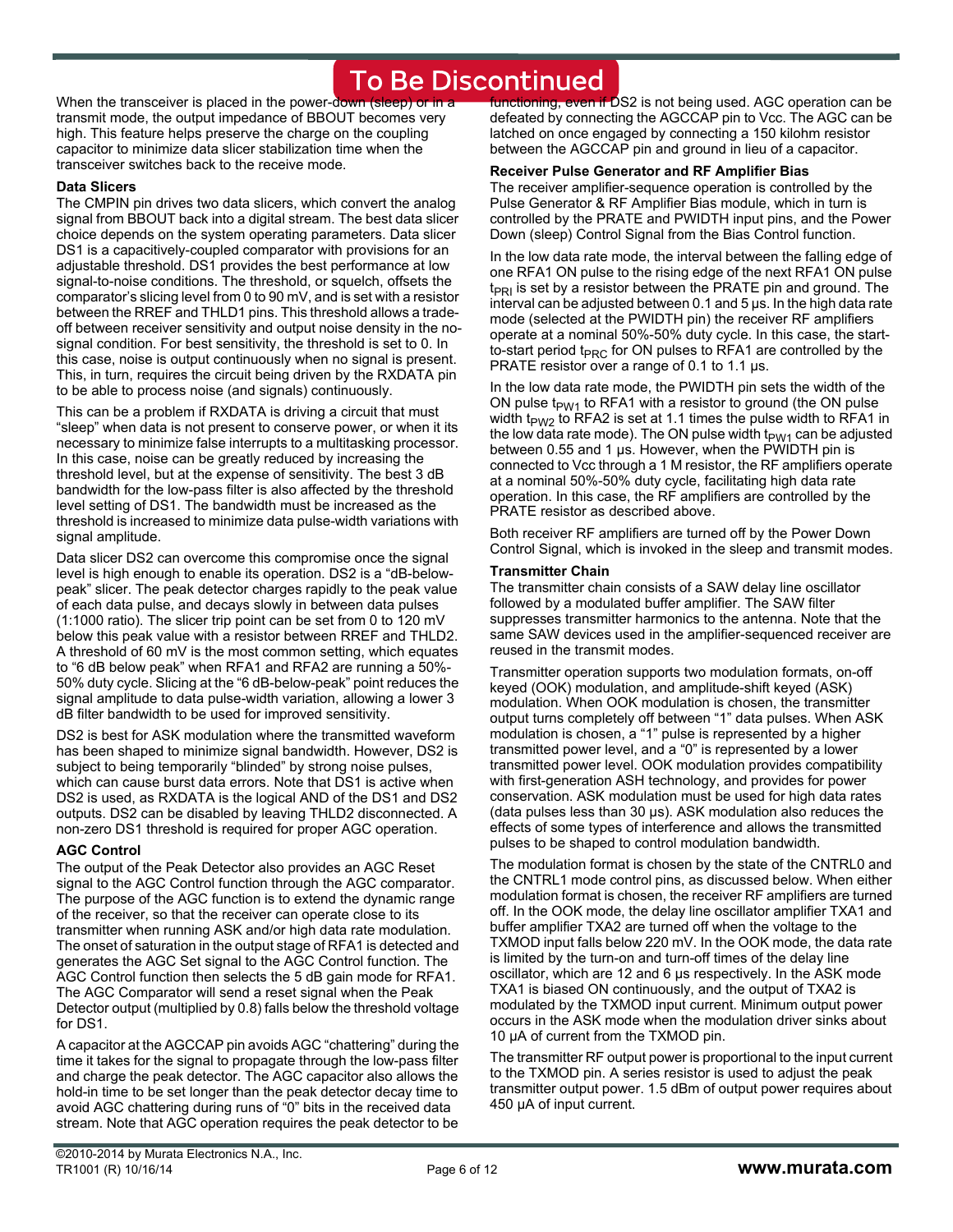#### **Transceiver Mode Control**

The four transceiver operating modes – receive, transmit ASK, transmit OOK, and power-down (sleep), are controlled by the Modulation & Bias Control function, and are selected with the CNTRL1 and CNTRL0 control pins. Setting CNTRL1 and CNTRL0 both high place the unit in the receive mode. Setting CNTRL1 high and CNTRL0 low place the unit in the ASK transmit mode. Setting CNTRL1 low and CNTRL0 high place the unit in the OOK transmit mode. Setting CNTRL1 and CNTRL0 both low place the unit in the power-down (sleep) mode. Note that the resistor driving TXMOD must be low in the receive and power-down modes. The PWIDTH resistor must also be low in the power down mode to minimize current. CNTRL1 and CNTRL0 are CMOS compatible inputs. These inputs must be held at a logic level; they cannot be left unconnected.

#### **Transceiver Event Timing**

Transceiver event timing is summarized in Table 1. Please refer to this table for the following discussions.

#### **Turn-On Timing**

The maximum time  $t_{PR}$  required for the receive function to become operational at turn on is influenced by two factors. All receiver circuitry will be operational 5 ms after the supply voltage reaches 2.2 Vdc. The BBOUT-CMPIN coupling-capacitor is then DC stabilized in 3 time constants

 $(3<sup>*</sup>t<sub>BBC</sub>)$ . The total turn-on time to stable receiver operation for a 10 ms power supply rise time is:

 $t_{PR}$  = 15 ms + 3\* $t_{BBC}$ 

The maximum time required for either the OOK or ASK transmitter mode to become operational is 5 ms after the supply voltage reaches 2.2 Vdc.

#### **Receive-to-Transmit Timing**

After turn on, the maximum time required to switch from receive to either transmit mode is 12 µs. Most of this time is due to the startup of the transmitter oscillator.

#### **Transmit-to-Receive Timing**

The maximum time required to switch from the OOK or ASK transmit mode to the receive mode is  $3<sup>*</sup>$ <sub>BBC</sub>, where t<sub>BBC</sub> is the BBOUT- CMPIN coupling-capacitor time constant. When the operating temperature is limited to  $60^{\circ}$ C, the time required to switch from transmit to receive is dramatically less for short transmissions, as less charge leaks away from the BBOUT-CMPIN coupling capacitor.

#### **Sleep and Wake-Up Timing**

The maximum transition time from the receive mode to the powerdown (sleep) mode  $t_{RS}$  is 10 µs after CNTRL1 and CNTRL0 are both low (1 µs fall time).

The maximum transition time from either transmit mode to the sleep mode ( $t_{TOS}$  and  $t_{TAS}$ ) is 10 µs after CNTRL1 and CNTRL0 are both low (1 µs fall time).

The maximum transition time  $t_{SR}$  from the sleep mode to the receive mode is  $3*_{BBC}$ , where  $t_{BBC}$  is the BBOUT-CMPIN coupling-capacitor time constant. When the operating temperature is limited to 60 $\mathrm{^{\circ}C}$ , the time required to switch from sleep to receive is dramatically less for short sleep times, as less charge leaks away from the BBOUT- CMPIN coupling capacitor.

The maximum time required to switch from the sleep mode to either transmit mode ( $t_{STO}$  and  $t_{STA}$ ) is 16 µs. Most of this time is due to the start-up of the transmitter oscillator.

#### **AGC Timing**

The maximum AGC engage time  $t_{AGC}$  is 5 µs after the reception of a -30 dBm RF signal with a 1 µs envelope rise time.

The minimum AGC hold-in time is set by the value of the capacitor at the AGCCAP pin. The hold-in time  $t_{AGH} = C_{AGC}/19.1$ , where  $t_{AGH}$  is in µs and  $C_{AGC}$  is in pF.

#### **Peak Detector Timing**

The Peak Detector attack time constant is set by the value of the capacitor at the PKDET pin. The attack time  $t_{PKA} = C_{PKD}/4167$ , where t<sub>PKA</sub> is in µs and C<sub>PKD</sub> is in pF. The Peak Detector decay time constant  $t_{\text{PKD}}$  = 1000\*t<sub>PKA</sub>.

#### **Pulse Generator Timing**

In the low data rate mode, the interval  $t_{PRI}$  between the falling edge of an ON pulse to the first RF amplifier and the rising edge of the next ON pulse to the first RF amplifier is set by a resistor  $R_{PR}$ between the PRATE pin and ground. The interval can be adjusted between 0.1 and 5 µs with a resistor in the range of 51 K to 2000 K. The value of the  $R_{PR}$  is given by:

 $R_{PR}$  = 404\* t<sub>PRI</sub> + 10.5, where t<sub>PRI</sub> is in µs, and  $R_{PR}$  is in kilohms

In the high data rate mode (selected at the PWIDTH pin) the receiver RF amplifiers operate at a nominal 50%-50% duty cycle. In this case, the period  $t_{PRC}$  from the start of an ON pulse to the first RF amplifier to the start of the next ON pulse to the first RF amplifier is controlled by the PRATE resistor over a range of 0.1 to 1.1 µs using a resistor of 11 K to 220 K. In this case  $R_{PR}$  is given by:

 $R_{PR}$  = 198\* t<sub>PRC</sub> - 8.51, where t<sub>PRC</sub> is in µs and  $R_{PR}$  is in kilohms

In the low data rate mode, the PWIDTH pin sets the width of the ON pulse to the first RF amplifier  $t_{PW1}$  with a resistor  $R_{PW}$  to ground (the ON pulse width to the second RF amplifier  $t_{PW2}$  is set at 1.1 times the pulse width to the first RF amplifier in the low data rate mode). The ON pulse width  $t_{PW1}$  can be adjusted between 0.55 and 1 µs with a resistor value in the range of 200 K to 390 K. The value of  $R_{PW}$  is given by:

 $R_{PW}$  = 404\* t<sub>pW1</sub> - 18.6, where t<sub>pW1</sub> is in µs and  $R_{PW}$  is in kilohms

However, when the PWIDTH pin is connected to Vcc through a 1 M resistor, the RF amplifiers operate at a nominal 50%-50% duty cycle, facilitating high data rate operation. In this case, the RF amplifiers are controlled by the PRATE resistor as described above.

#### **LPF Group Delay**

The low-pass filter group delay is a function of the filter 3 dB bandwidth, which is set by a resistor  $R_{\text{IPF}}$  to ground at the LPFADJ pin. The minimum 3 dB bandwidth  $f_{LPF}$  = 1445/R<sub>LPF</sub>, where  $f_{LPF}$  is in kHz, and  $R_{\text{IPF}}$  is in kilohms.

The maximum group delay  $t_{FGD}$  = 1750/ $t_{LPF}$  = 1.21\*R<sub>LPF</sub>, where  $t_{FGD}$  is in  $\mu s$ ,  $t_{LPF}$  in kHz, and  $R_{LPF}$  in kilohms.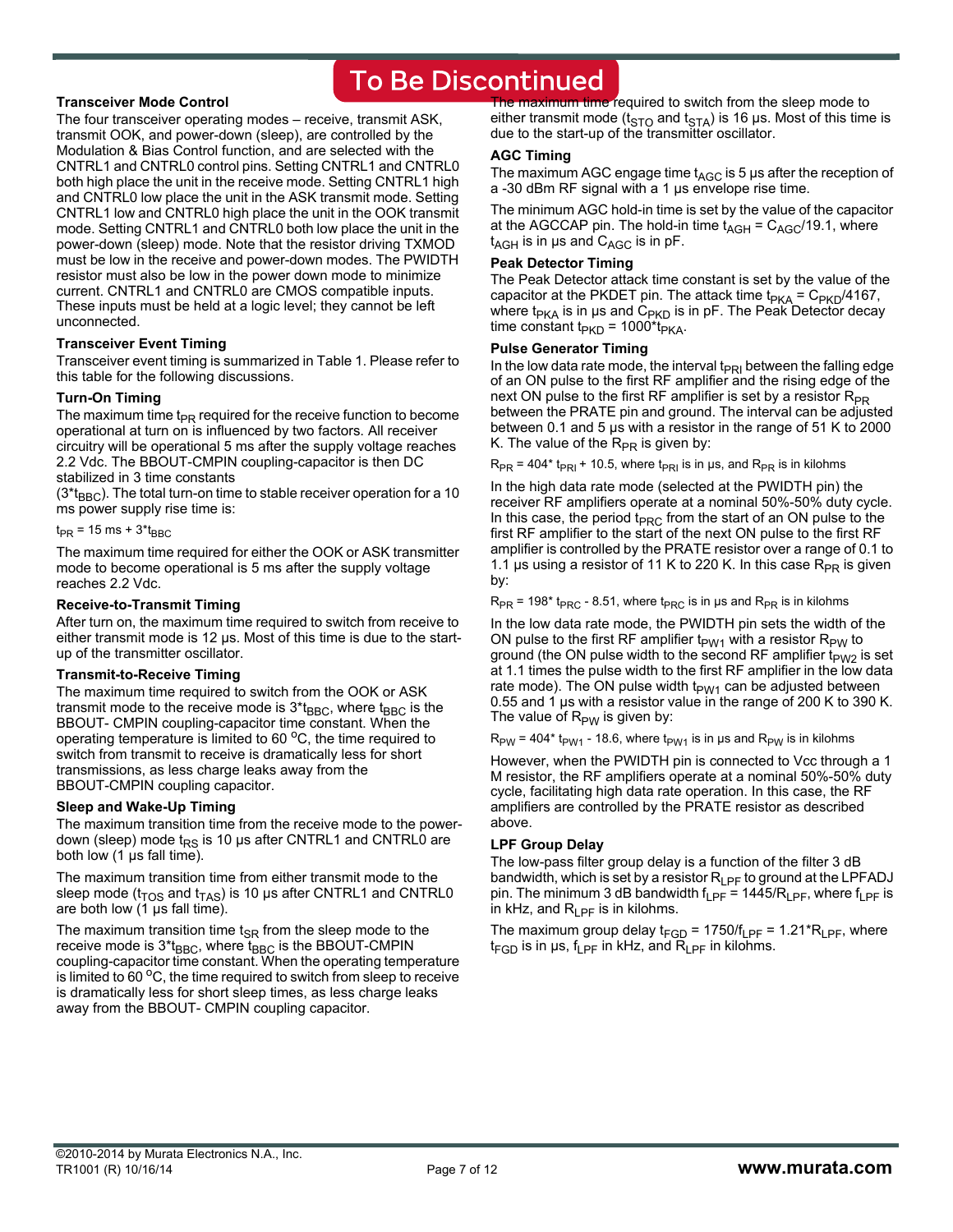#### **Transceiver Event Timing, 3.0 Vdc, -40 to +85 °C**

| Event                             | Symbol            | <b>Time</b>                           | Min/Max | <b>Test Conditions</b>                   | <b>Notes</b>                                |
|-----------------------------------|-------------------|---------------------------------------|---------|------------------------------------------|---------------------------------------------|
| Turn On to Receive                | $t_{PR}$          | $3*_{BBC} + 15$ ms                    | max     | 10 ms supply voltage rise time           | time until receiver operational             |
| Turn On to TXOOK                  | $t_{\text{PTO}}$  | 15 <sub>ms</sub>                      | max     | 10 ms supply voltage rise time           | time until TXMOD can modulate transmitter   |
| Turn On to TXASK                  | $t_{\text{PTA}}$  | 15 <sub>ms</sub>                      | max     | 10 ms supply voltage rise time           | time until TXMOD can modulate transmitter   |
| RX to TXOOK                       | $t_{\text{RTO}}$  | $12 \mu s$                            | max     | 1 µs CNTRL1 fall time                    | TXMOD low 1 µs before CNTRL1 falls          |
| RX to TXASK                       | <sup>t</sup> RTA  | $12 \mu s$                            | max     | 1 µs CNTRL0 fall time                    | TXMOD low 1 µs before CNTRL0 falls          |
| <b>TXOOK to RX</b>                | <sup>t</sup> TOR  | $3*$ t $_{BBC}$                       | max     | 1 µs CNTRL1 rise time                    | time until receiver operational             |
| <b>TXASK to RX</b>                | $t_{\text{TAR}}$  | $3*$ t <sub>BBC</sub>                 | max     | 1 µs CNTRL0 rise time                    | time until receiver operational             |
| Sleep to RX                       | $t_{\mathsf{SR}}$ | $3*$ t $_{BBC}$                       | max     | 1 µs CNTRL0/CNTROL 1 rise times          | time until receiver operational             |
| Sleep to TXOOK                    | t <sub>STO</sub>  | $16 \mu s$                            | max     | 1 µs CNTRL0 rise time                    | time until TXMOD can modulate transmitter   |
| Sleep to TXASK                    | $t_{\text{STA}}$  | $16 \mu s$                            | max     | 1 µs CNTRL1 rise time                    | time until TXMOD can modulate transmitter   |
| RX to Sleep                       | $t_{RS}$          | $10 \mu s$                            | max     | 1 µs CNTRL0/CNTROL 1 fall times          | time until transceiver is in power-downmode |
| <b>TXOOK to Sleep</b>             | $t_{\text{TOS}}$  | $10 \mu s$                            | max     | 1 µs CNTRL0 fall time                    | time until transceiver is in power-downmode |
| <b>TXASK to Sleep</b>             | $t_{\text{TAS}}$  | $10 \mu s$                            | max     | 1 µs CNTRL1 fall time                    | time until transceiver is in power-downmode |
| AGC Engage                        | $t_{\text{AGC}}$  | $5 \mu s$                             | max     | 1 µs rise time, -30 dBm signal           | RFA1 switches from 35 to 5 dB gain          |
| AGE Hold-In                       | $t_{AGH}$         | $C_{AGC}$ /19.1                       | min     | $C_{AGC}$ in pF, $t_{AGH}$ in $\mu s$    | user selected; longer than $t_{\text{PKD}}$ |
| <b>PKDET Attack Time Constant</b> | t <sub>PKA</sub>  | $C_{PKD}$ /4167                       | min     | $C_{PKD}$ in pF, $t_{PKA}$ in $\mu s$    | user selected                               |
| <b>PKDET Decay Time Constant</b>  | t <sub>PKD</sub>  | 1000*t <sub>PKA</sub>                 | min     | $t_{PKD}$ and $t_{PKA}$ in $\mu s$       | slaved to attack time                       |
| <b>PRATE</b> Interval             | t <sub>PRI</sub>  | $0.1$ to 5 $\mu$ s                    | range   | low data rate mode                       | user selected mode                          |
| <b>PWIDTH RFA1</b>                | t <sub>PW1</sub>  | $0.55$ to 1 $\mu$ s                   | range   | low data rate mode                       | user selected mode                          |
| <b>PWIDTH RFA2</b>                | t <sub>PW2</sub>  | 1.1 $*_{FWM}$                         | range   | low data rate mode                       | user selected mode                          |
| <b>PRATE Cycle</b>                | t <sub>PRC</sub>  | $0.1$ to 1.1 $\mu$ s                  | range   | high data rate mode                      | user selected mode                          |
| PWIDTH High (RFA1 & RFA2)         | t <sub>PWH</sub>  | $0.05$ to $0.55$ µs                   | range   | high data rate mode                      | user selected mode                          |
| LPF Group Delay                   | t <sub>FGD</sub>  | 1750/ $f_{\rm 1\,PF}$                 | max     | $t_{FGD}$ in $\mu s$ , $t_{IPF}$ in kHz  | user selected                               |
| LPF 3 dB Bandwidth                | $f_{LPF}$         | 1445/R <sub>LPF</sub>                 | min     | $f_{LPF}$ in kHz, $R_{LPF}$ in kilohms   | user selected                               |
| <b>BBOUT-CMPIN Time Constant</b>  | $t_{\text{BBC}}$  | $0.064$ <sup>*</sup> C <sub>BBO</sub> | min     | $t_{BBC}$ in $\mu s$ , $C_{BBO}$ in $pF$ | user selected                               |

**Table 1**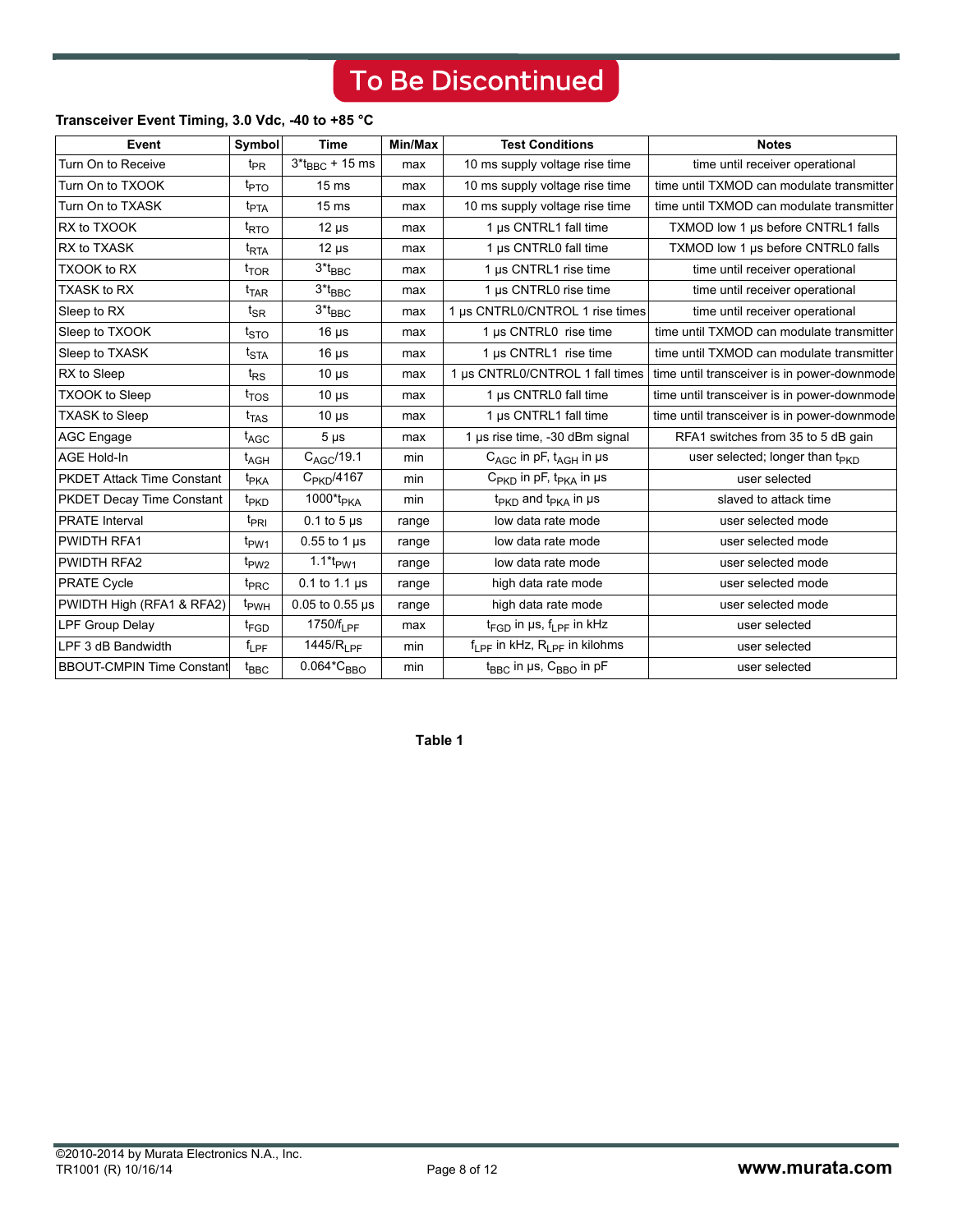#### **Pin Descriptions**

| Pin | Name             | <b>Description</b>                                                                                                                                                                                                                                                                                                                                                                                                                                                                                                                                                                                                                                                                                                                                                                                                                                                                                                                                                                                                                                                                                                                                                                                                                                                                                                                                                                                                                                                                                                                                                                                                                                                                                                                                                                                                                                                                                                                                                                                                                                                                                                   |
|-----|------------------|----------------------------------------------------------------------------------------------------------------------------------------------------------------------------------------------------------------------------------------------------------------------------------------------------------------------------------------------------------------------------------------------------------------------------------------------------------------------------------------------------------------------------------------------------------------------------------------------------------------------------------------------------------------------------------------------------------------------------------------------------------------------------------------------------------------------------------------------------------------------------------------------------------------------------------------------------------------------------------------------------------------------------------------------------------------------------------------------------------------------------------------------------------------------------------------------------------------------------------------------------------------------------------------------------------------------------------------------------------------------------------------------------------------------------------------------------------------------------------------------------------------------------------------------------------------------------------------------------------------------------------------------------------------------------------------------------------------------------------------------------------------------------------------------------------------------------------------------------------------------------------------------------------------------------------------------------------------------------------------------------------------------------------------------------------------------------------------------------------------------|
| 1   | GND1             | GND1 is the RF ground pin. GND2 and GND3 should be connected to GND1 by short, low-inductance traces.                                                                                                                                                                                                                                                                                                                                                                                                                                                                                                                                                                                                                                                                                                                                                                                                                                                                                                                                                                                                                                                                                                                                                                                                                                                                                                                                                                                                                                                                                                                                                                                                                                                                                                                                                                                                                                                                                                                                                                                                                |
| 2   | VCC <sub>1</sub> | VCC1 is the positive supply voltage pin for the transmitter output amplifier and the receiver base-band circuitry. VCC1 is<br>usually connected to the positive supply through a ferrite RF decoupling bead, which is bypassed by an RF capacitor on the<br>supply side. See the ASH Transceiver Designer's Guide for additional information.                                                                                                                                                                                                                                                                                                                                                                                                                                                                                                                                                                                                                                                                                                                                                                                                                                                                                                                                                                                                                                                                                                                                                                                                                                                                                                                                                                                                                                                                                                                                                                                                                                                                                                                                                                        |
| 3   | <b>AGCCAP</b>    | This pin controls the AGC reset operation. A capacitor between this pin and ground sets the minimum time the AGC will hold-<br>in once it is engaged. The hold-in time is set to avoid AGC chattering. For a given hold-in time t <sub>AGH</sub> , the capacitor value C <sub>AGC</sub><br>is:<br>$C_{AGC}$ = 19.1* t <sub>AGH</sub> , where t <sub>AGH</sub> is in us and $C_{AGC}$ is in pF<br>A ±10% ceramic capacitor should be used at this pin. The value of C <sub>AGC</sub> given above provides a hold-in time between t <sub>AGH</sub><br>and 2.65 <sup>*</sup> t <sub>AGH</sub> , depending on operating voltage, temperature, etc. The hold-in time is chosen to allow the AGC to ride<br>through the longest run of zero bits that can occur in a received data stream. The AGC hold-in time can be greater than the<br>peak detector decay time, as discussed below. However, the AGC hold-in time should not be set too long, or the receiver will<br>be slow in returning to full sensitivity once the AGC is engaged by noise or interference. The use of AGC is optional when<br>using OOK modulation with data pulses of at least 30 us. AGC operation can be defeated by connecting this pin to Vcc.<br>Active or latched AGC operation is required for ASK modulation and/or for data pulses of less than 30 µs. The AGC can be<br>latched on once engaged by connecting a 150 K resistor between this pin and ground, instead of a capacitor. AGC operation<br>depends on a functioning peak detector, as discussed below. The AGC capacitor is discharged in the receiver power-down<br>(sleep) mode and in the transmit modes.                                                                                                                                                                                                                                                                                                                                                                                                                                                               |
| 4   | <b>PKDET</b>     | This pin controls the peak detector operation. A capacitor between this pin and ground sets the peak detector attack and<br>decay times, which have a fixed 1:1000 ratio. For most applications, these time constants should be coordinated with the<br>base-band time constant. For a given base-band capacitor $C_{\text{BBO}}$ , the capacitor value $C_{\text{PKD}}$ is:<br>$C_{\text{PKD}}$ = 0.33* $C_{\text{BBO}}$ , where $C_{\text{BBO}}$ and $C_{\text{PKD}}$ are in pF<br>A ±10% ceramic capacitor should be used at this pin. This time constant will vary between t <sub>PKA</sub> and 1.5 <sup>*</sup> t <sub>PKA</sub> with variations<br>in supply voltage, temperature, etc. The capacitor is driven from a 200 ohm "attack" source, and decays through a 200 K<br>load. The peak detector is used to drive the "dB-below-peak" data slicer and the AGC release function. The AGC hold-in time<br>can be extended beyond the peak detector decay time with the AGC capacitor, as discussed above. Where low data rates<br>and OOK modulation are used, the "dB-below-peak" data slicer and the AGC are optional. In this case, the PKDET pin and<br>the THLD2 pin can be left unconnected, and the AGC pin can be connected to Vcc to reduce the number of external compo-<br>nents needed. The peak detector capacitor is discharged in the receiver power-down (sleep) mode and in the transmit<br>modes.                                                                                                                                                                                                                                                                                                                                                                                                                                                                                                                                                                                                                                                                                         |
| 5   | <b>BBOUT</b>     | BBOUT is the receiver base-band output pin. This pin drives the CMPIN pin through a coupling capacitor C <sub>BBO</sub> for internal<br>data slicer operation. The time constant t <sub>BBC</sub> for this connection is:<br>$t_{BBC}$ = 0.064* $C_{BBO}$ , where $t_{BBC}$ is in µs and $C_{BBO}$ is in pF<br>A ±10% ceramic capacitor should be used between BBOUT and CMPIN. The time constant can vary between t <sub>BBC</sub> and<br>1.8*t <sub>BBC</sub> with variations in supply voltage, temperature, etc. The optimum time constant in a given circumstance will depend<br>on the data rate, data run length, and other factors as discussed in the ASH Transceiver Designer's Guide. A common crite-<br>ria is to set the time constant for no more than a 20% voltage droop during SP <sub>MAX</sub> . For this case:<br>$C_{\text{BBO}}$ = 70*SP <sub>MAX</sub> , where SP <sub>MAX</sub> is the maximum signal pulse width in µs and C <sub>BBO</sub> is in pF<br>The output from this pin can also be used to drive an external data recovery process (DSP, etc.). The nominal output imped-<br>ance of this pin is 1 K. When the receiver RF amplifiers are operating at a 50%-50% duty cycle, the BBOUT signal changes<br>about 10 mV/dB, with a peak-to-peak signal level of up to 685 mV. For lower duty cycles, the mV/dB slope and peak-to-peak<br>signal level are proportionately less. The signal at BBOUT is riding on a 1.1 Vdc value that varies somewhat with supply volt-<br>age and temperature, so it should be coupled through a capacitor to an external load. A load impedance of 50 K to 500 K in<br>parallel with no more than 10 pF is recommended. When an external data recovery process is used with AGC, BBOUT must<br>be coupled to the external data recovery process and CMPIN by separate series coupling capacitors. The AGC reset function<br>is driven by the signal applied to CMPIN. When the transceiver is in power-down (sleep) or in a transmit mode, the output<br>impedance of this pin becomes very high, preserving the charge on the coupling capacitor. |
| 6   | <b>CMPIN</b>     | This pin is the input to the internal data slicers. It is driven from BBOUT through a coupling capacitor. The input impedance of<br>this pin is 70 K to 100 K.                                                                                                                                                                                                                                                                                                                                                                                                                                                                                                                                                                                                                                                                                                                                                                                                                                                                                                                                                                                                                                                                                                                                                                                                                                                                                                                                                                                                                                                                                                                                                                                                                                                                                                                                                                                                                                                                                                                                                       |
| 7   | <b>RXDATA</b>    | RXDATA is the receiver data output pin. This pin will drive a 10 pF, 500 K parallel load. The peak current available from this<br>pin increases with the receiver low-pass filter cutoff frequency. In the power-down (sleep) or transmit modes, this pin<br>becomes high impedance. If required, a 1000 K pull-up or pull-down resistor can be used to establish a definite logic state<br>when this pin is high impedance. If a pull-up resistor is used, the positive supply end should be connected to a voltage no<br>greater than Vcc + 200 mV.                                                                                                                                                                                                                                                                                                                                                                                                                                                                                                                                                                                                                                                                                                                                                                                                                                                                                                                                                                                                                                                                                                                                                                                                                                                                                                                                                                                                                                                                                                                                                                |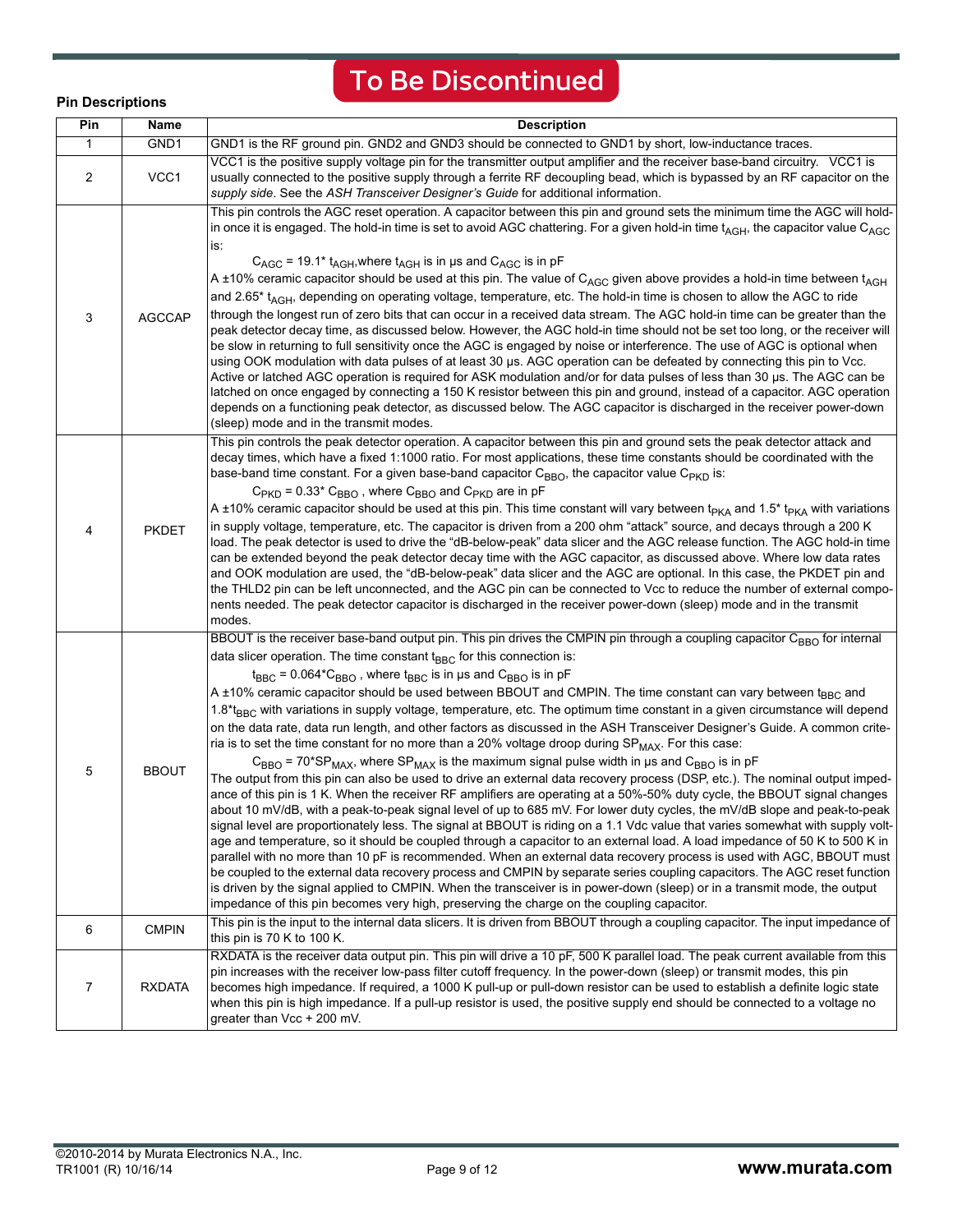| Pin             | Name                                                                                                                                                                                                                                                                                                                                                                                                                                                                                                                                                                      | <b>Description</b>                                                                                                                                                                                                                                                                                                                                                                                                                                                                                                                                                                                                                                                                                                                                                                                                                                                                                                                                                                                                                                                                                                                                                                                                                                                                                                                                                                                     |
|-----------------|---------------------------------------------------------------------------------------------------------------------------------------------------------------------------------------------------------------------------------------------------------------------------------------------------------------------------------------------------------------------------------------------------------------------------------------------------------------------------------------------------------------------------------------------------------------------------|--------------------------------------------------------------------------------------------------------------------------------------------------------------------------------------------------------------------------------------------------------------------------------------------------------------------------------------------------------------------------------------------------------------------------------------------------------------------------------------------------------------------------------------------------------------------------------------------------------------------------------------------------------------------------------------------------------------------------------------------------------------------------------------------------------------------------------------------------------------------------------------------------------------------------------------------------------------------------------------------------------------------------------------------------------------------------------------------------------------------------------------------------------------------------------------------------------------------------------------------------------------------------------------------------------------------------------------------------------------------------------------------------------|
| 8               | <b>TXMOD</b>                                                                                                                                                                                                                                                                                                                                                                                                                                                                                                                                                              | The transmitter RF output voltage is proportional to the input current to this pin. A series resistor is used to adjust the peak<br>transmitter output voltage. 1.5 dBm of output power requires about 450 µA of input current. In the ASK mode, minimum out-<br>put power occurs when the modulation driver sinks about 10 µA of current from this pin. In the OOK mode, input signals less<br>than 220 mV completely turn the transmitter oscillator off. Internally, this pin appears to be a diode in series with a small resis-<br>tor. Peak transmitter output power PO for a 3 Vdc supply voltage is approximately:<br>$P_{\rm O}$ = 7*( $I_{\rm TXM}$ )2, where $P_{\rm O}$ is in mW, and the peak modulation current $I_{\rm TXM}$ is in mA                                                                                                                                                                                                                                                                                                                                                                                                                                                                                                                                                                                                                                                   |
|                 | A ±5% resistor value is recommended. In the OOK mode, this pin is usually driven with a logic-level data input (unshaped<br>data pulses). OOK modulation is practical for data pulses of 30 us or longer. In the ASK mode, this pin accepts analog mod-<br>ulation (shaped or unshaped data pulses). ASK modulation is practical for data pulses 8.7 µs or longer. The resistor driving<br>this pin must be low in the receive and power-down (sleep) modes. Please refer to the ASH Transceiver Designer's Guide for<br>additional information on modulation techniques. |                                                                                                                                                                                                                                                                                                                                                                                                                                                                                                                                                                                                                                                                                                                                                                                                                                                                                                                                                                                                                                                                                                                                                                                                                                                                                                                                                                                                        |
| 9               | LPFADJ                                                                                                                                                                                                                                                                                                                                                                                                                                                                                                                                                                    | This pin is the receiver low-pass filter bandwidth adjust. The filter bandwidth is set by a resistor R <sub>LPF</sub> between this pin and<br>ground. The resistor value can range from 330 K to 820 ohms, providing a filter 3 dB bandwidth f <sub>LPF</sub> from 4.5 kHz to 1.8 MHz.<br>The resistor value is determined by:<br>$R_{\text{I PF}}$ = 1445/ f <sub>l PF</sub> , where $R_{\text{I PF}}$ is in kilohms, and f <sub>l PF</sub> is in kHz<br>A ±5% resistor should be used to set the filter bandwidth. This will provide a 3 dB filter bandwidth between f <sub>LPF</sub> and 1.3* f <sub>LPF</sub><br>with variations in supply voltage, temperature, etc. The filter provides a three-pole, 0.05 degree equiripple phase response.<br>The peak drive current available from RXDATA increases in proportion to the filter bandwidth setting.                                                                                                                                                                                                                                                                                                                                                                                                                                                                                                                                            |
| $\overline{10}$ | GND <sub>2</sub>                                                                                                                                                                                                                                                                                                                                                                                                                                                                                                                                                          | GND2 is an IC ground pin. It should be connected to GND1 by a short, low inductance trace.                                                                                                                                                                                                                                                                                                                                                                                                                                                                                                                                                                                                                                                                                                                                                                                                                                                                                                                                                                                                                                                                                                                                                                                                                                                                                                             |
| 11              | <b>RREF</b>                                                                                                                                                                                                                                                                                                                                                                                                                                                                                                                                                               | RREF is the external reference resistor pin. A 100 K reference resistor is connected between this pin and ground. A ±1%<br>resistor tolerance is recommended. It is important to keep the total capacitance between ground, Vcc and this node to less<br>than 5 pF to maintain current source stability. If THLD1 and/or THDL2 are connected to RREF through resistor values less<br>that 1.5 K, their node capacitance must be added to the RREF node capacitance and the total should not exceed 5 pF.                                                                                                                                                                                                                                                                                                                                                                                                                                                                                                                                                                                                                                                                                                                                                                                                                                                                                               |
| 12              | THLD2                                                                                                                                                                                                                                                                                                                                                                                                                                                                                                                                                                     | THLD2 is the "dB-below-peak" data slicer (DS2) threshold adjust pin. The threshold is set by a 0 to 200 K resistor $R_{TH2}$<br>between this pin and RREF. Increasing the value of the resistor decreases the threshold below the peak detector value<br>(increases difference) from 0 to 120 mV. For most applications, this threshold should be set at 6 dB below peak, or 60 mV for<br>a 50%-50% RF amplifier duty cycle. The value of the THLD2 resistor is given by:<br>$RTH2$ = 1.67*V, where $RTH2$ is in kilohms and the threshold V is in mV<br>A ±1% resistor tolerance is recommended for the THLD2 resistor. Leaving the THLD2 pin open disables the dB-below-peak<br>data slicer operation.                                                                                                                                                                                                                                                                                                                                                                                                                                                                                                                                                                                                                                                                                               |
| 13              | THLD1                                                                                                                                                                                                                                                                                                                                                                                                                                                                                                                                                                     | The THLD1 pin sets the threshold for the standard data slicer (DS1) through a resistor $R_{TH1}$ to RREF. The threshold is<br>increased by increasing the resistor value. Connecting this pin directly to RREF provides zero threshold. The value of the<br>resistor depends on whether THLD2 is used. For the case that THLD2 is not used, the acceptable range for the resistor is 0<br>to 100 K, providing a THLD1 range of 0 to 90 mV. The resistor value is given by:<br>$RTH1$ = 1.11*V, where $RTH1$ is in kilohms and the threshold V is in mV<br>For the case that THLD2 is used, the acceptable range for the THLD1 resistor is 0 to 200 K, again providing a THLD1 range<br>of 0 to 90 mV. The resistor value is given by:<br>$RTH1$ = 2.22*V, where $RTH1$ is in kilohms and the threshold V is in mV<br>A ±1% resistor tolerance is recommended for the THLD1 resistor. Note that a non-zero DS1 threshold is required for proper<br>AGC operation.                                                                                                                                                                                                                                                                                                                                                                                                                                       |
| 14              | <b>PRATE</b>                                                                                                                                                                                                                                                                                                                                                                                                                                                                                                                                                              | The interval between the falling edge of an ON pulse to the first RF amplifier and the rising edge of the next ON pulse to the<br>first RF amplifier t <sub>PRI</sub> is set by a resistor R <sub>PR</sub> between this pin and ground. The interval t <sub>PRI</sub> can be adjusted between 0.1 and<br>5 µs with a resistor in the range of 51 K to 2000 K. The value of $R_{PR}$ is given by:<br>$R_{PR}$ = 404* t <sub>PRI</sub> + 10.5, where t <sub>PRI</sub> is in µs, and $R_{PR}$ is in kilohms<br>A ±5% resistor value is recommended. When the PWIDTH pin is connected to Vcc through a 1 M resistor, the RF amplifiers<br>operate at a nominal 50%-50% duty cycle, facilitating high data rate operation. In this case, the period t <sub>PRC</sub> from start-to-start<br>of ON pulses to the first RF amplifier is controlled by the PRATE resistor over a range of 0.1 to 1.1 µs using a resistor of 11 K<br>to 220 K. In this case the value of $R_{PR}$ is given by:<br>$R_{PR}$ = 198 <sup>*</sup> t <sub>PRC</sub> - 8.51, where t <sub>PRC</sub> is in µs and $R_{PR}$ is in kilohms<br>A ±5% resistor value should also be used in this case. Please refer to the ASH Transceiver Designer's Guide for additional<br>amplifier duty cycle information. It is important to keep the total capacitance between ground, Vcc and this pin to less than 5<br>pF to maintain stability. |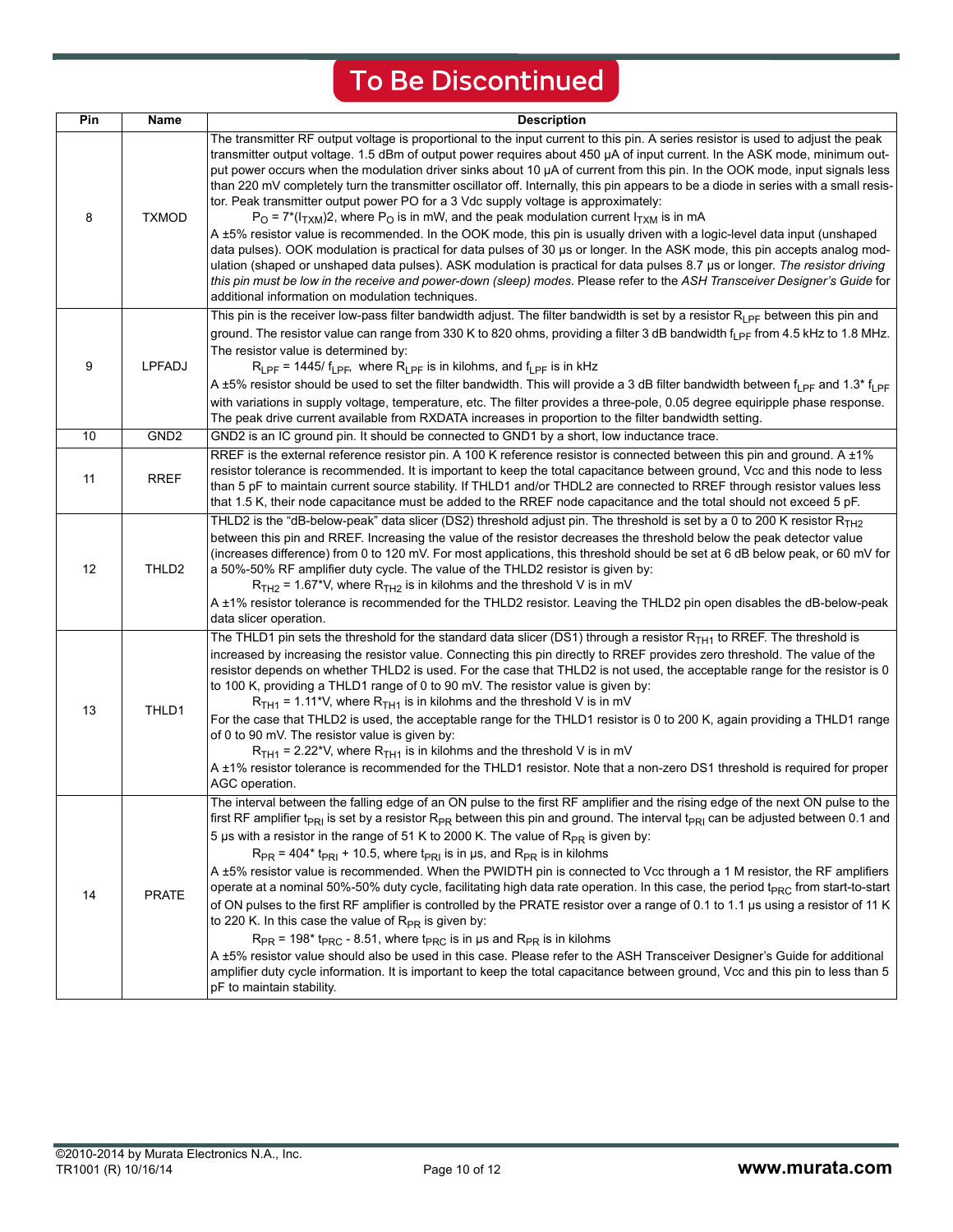| Pin | <b>Name</b>      | <b>Description</b>                                                                                                                                                                                                                                                                                                                                                                                                                                                                                                                                                                                                                                                                                                                                                                                                                                                                                                                                                                                                                                                                                                                                                    |
|-----|------------------|-----------------------------------------------------------------------------------------------------------------------------------------------------------------------------------------------------------------------------------------------------------------------------------------------------------------------------------------------------------------------------------------------------------------------------------------------------------------------------------------------------------------------------------------------------------------------------------------------------------------------------------------------------------------------------------------------------------------------------------------------------------------------------------------------------------------------------------------------------------------------------------------------------------------------------------------------------------------------------------------------------------------------------------------------------------------------------------------------------------------------------------------------------------------------|
| 15  | <b>PWIDTH</b>    | The PWIDTH pin sets the width of the ON pulse to the first RF amplifier t <sub>PW1</sub> with a resistor R <sub>PW</sub> to ground (the ON pulse<br>width to the second RF amplifier t <sub>PW2</sub> is set at 1.1 times the pulse width to the first RF amplifier). The ON pulse width t <sub>PW1</sub><br>can be adjusted between 0.55 and 1 µs with a resistor value in the range of 200 K to 390 K. The value of R <sub>PW</sub> is given by:<br>$R_{PW}$ = 404* t <sub>pW1</sub> - 18.6, where t <sub>pW1</sub> is in µs and $R_{PW}$ is in kilohms<br>A ±5% resistor value is recommended. When this pin is connected to Vcc through a 1 M resistor, the RF amplifiers operate at<br>a nominal 50%-50% duty cycle, facilitating high data rate operation. In this case, the RF amplifier ON times are controlled by<br>the PRATE resistor as described above. It is important to keep the total capacitance between ground, Vcc and this node to<br>less than 5 pF to maintain stability. When using the high data rate operation with the sleep mode, connect the 1 M resistor<br>between this pin and CNTRL1 (Pin 17), so this pin is low in the sleep mode. |
| 16  | VCC <sub>2</sub> | VCC2 is the positive supply voltage pin for the receiver RF section and transmitter oscillator. Pin 16 must be bypassed with<br>an RF capacitor, and must also be bypassed with a 1 to 10 µF tantalum or electrolytic capacitor. See the ASH Transceiver<br>Designer's Guide for additional information.                                                                                                                                                                                                                                                                                                                                                                                                                                                                                                                                                                                                                                                                                                                                                                                                                                                              |
| 17  | CNTRL1           | CNTRL1 and CNTRL0 select the receive and transmit modes. CNTRL1 and CNTRL0 both high place the unit in the receive<br>mode. CNTRL1 high and CNTRL0 low place the unit in the ASK transmit mode. CNTRL1 low and CNTRL0 high place the<br>unit in the OOK transmit mode. CNTRL1 and CNTRL0 both low place the unit in the power-down (sleep) mode. CNTRL1 is<br>a high-impedance input (CMOS compatible). An input voltage of 0 to 300 mV is interpreted as a logic low. An input voltage of<br>Vcc - 300 mV or greater is interpreted as a logic high. An input voltage greater than Vcc + 200 mV should not be applied to<br>this pin. A logic high requires a maximum source current of 40 µA. A logic low requires a maximum sink current of 25 µA (1<br>µA in sleep mode). This pin must be held at a logic level; it cannot be left unconnected.                                                                                                                                                                                                                                                                                                                  |
| 18  | <b>CNTRL0</b>    | CNTRL0 is used with CNTRL1 to control the receive and transmit modes of the transceiver. CNTRL0 is a high-impedance<br>input (CMOS compatible). An input voltage of 0 to 300 mV is interpreted as a logic low. An input voltage of Vcc - 300 mV or<br>greater is interpreted as a logic high. An input voltage greater than Vcc + 200 mV should not be applied to this pin. A logic<br>high requires a maximum source current of 40 µA. A logic low requires a maximum sink current of 25 µA (1 µA in sleep<br>mode). This pin must be held at a logic level; it cannot be left unconnected.                                                                                                                                                                                                                                                                                                                                                                                                                                                                                                                                                                          |
| 19  | GND <sub>3</sub> | GND3 is an IC ground pin. It should be connected to GND1 by a short, low inductance trace.                                                                                                                                                                                                                                                                                                                                                                                                                                                                                                                                                                                                                                                                                                                                                                                                                                                                                                                                                                                                                                                                            |
| 20  | <b>RFIO</b>      | RFIO is the RF input/output pin. This pin is connected directly to the SAW filter transducer. Antennas presenting an imped-<br>ance in the range of 35 to 72 ohms resistive can be satisfactorily matched to this pin with a series matching coil and a shunt<br>matching/ESD protection coil. Other antenna impedances can be matched using two or three components. For some imped-<br>ances, two inductors and a capacitor will be required. A DC path from RFIO to ground is required for ESD protection.                                                                                                                                                                                                                                                                                                                                                                                                                                                                                                                                                                                                                                                         |